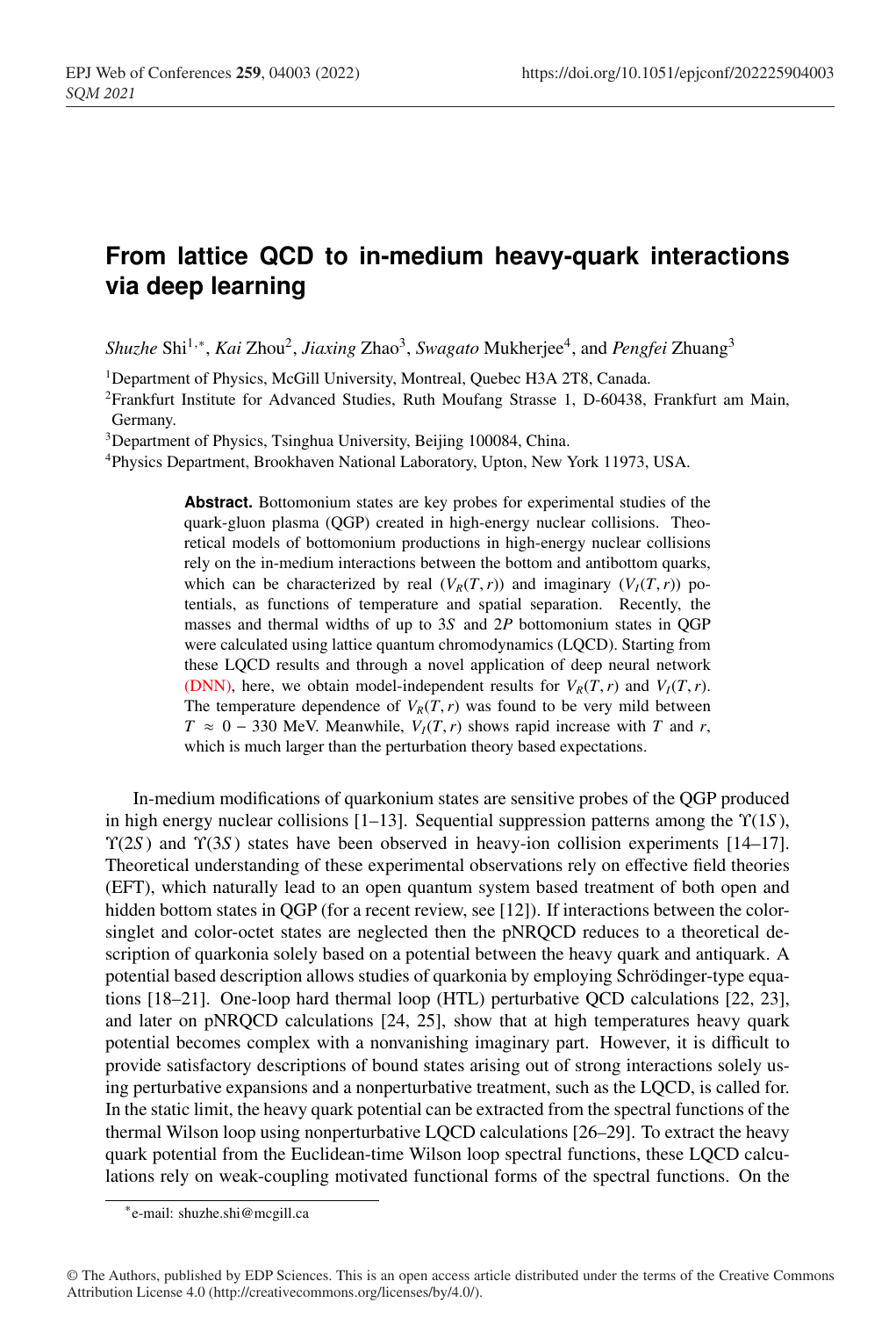other hand, recent LQCD studies have led to quantification of the masses, thermal widths, and Bethe–Salpeter amplitudes (BSA) of up to 3*S* and 2*P* bottomonium states in QGP [30–32]. As we shall see later, one-loop HTL motivated functional forms of  $V_R(T, r)$  and  $V_I(T, r)$  are not compatible with the recent LQCD results. This observation calls for a model-independent nonperturbative extraction of the in-medium heavy quark potential.

In our recent work [33], we have developed a model-independent DNN-based method and determine the *r* and *T*-dependence of the in-medium heavy quark potential starting from the LQCD results [31] for the masses and thermal widths of up to 3*S* and 2*P* bottomonium states at various temperatures. The underlying idea is as follows: At a fixed *T*, various bottomonium states differ in sizes and their wavefunctions probe different distances. Knowledge of the masses and thermal widths of multiple bottomonium states, thereby, provide constraints on not only the strength of the real and imaginary parts of the bottom-antibottom interactions in QGP but also its *r*-dependence. Thus, LQCD results for the masses and thermal widths of multiple bottomonium states at different temperature can be used to extract  $V_R(T, r)$  and  $V_I(T, r)$  and, presently, DNN is probably the best tool achieve this in an unbiased fashion. According to the universal approximation theorem [34, 35], DNN can generally provide an unbiased, yet flexible enough, parameterization to approximate arbitrary functional relations. We exploited the DNNs to represent the real and imaginary potentials,

$$
V_R(T,r) = V_{R,\text{DNN}}(\bm{b}_R, \bm{W}_R; T, r), \qquad V_I(T,r) = V_{I,\text{DNN}}(\bm{b}_I, \bm{W}_I; T, r), \tag{1}
$$

where **b** and  $W$  — called *bias* and *weight*, respectively — are the DNN parameters to be determined by fitting the LQCD masses and thermal widths [31]. In this Proceeding, we will briefly summarize our method and results. We will further discuss the possible interpretation and phenomenological consequence, as the complement of [33].

In typical machine-learning problems, one usually knows some direct informations of the target function —  $e.g.,$  its value at discrete points — and is able to tune the DNN parameters by directly compare its output to the known knowledge. In our network, however, we cannot compare Eq. (1) to the LQCD masses and thermal widths and fix the parameters. There is an extra step to map the DNN output (potential) to observables (masses and thermal widths) the reduced complex-valued two-body time-independent Schrödinger equation,<sup>1</sup>

$$
-\frac{\nabla^2}{m_b}\psi_n + \left[V_R(T,r) + i \cdot V_I(T,r)\right]\psi_n = E_n \psi_n, \qquad (2)
$$

where the wavefunction  $\psi_n$  and the energy eigenvalues  $E_n$  for in-medium bottomonia are complex-valued. Here,  $V_I(T = 0, r) = 0$ ,  $Re[E_n] = m_n - 2m_b$  and  $Im[E_n] = -\Gamma_n$ , where  $m_n$ and Γ*<sup>n</sup>* are the mass and thermal width of the *n*th bottomonium state, respectively. We solved Eq. (2) with potential provided by DNN (1) and obtain the masses and thermal widths. The DNN parameters  $(b_i^{(l)}$  and  $W_{ij}^{(l)}$  ) are tuned by minimizing the cost function

$$
J = \frac{\lambda}{2} \sum_{l,i} \left( b_i^{(l)} \right)^2 + \frac{\lambda}{2} \sum_{l,i,j} \left( W_{ij}^{(l)} \right)^2 + \frac{1}{2} \sum_{T,n} \left( \frac{m_{T,n} - m_{T,n}^{\text{LQCD}}}{\delta m_{T,n}^{\text{LQCD}}} \right)^2 + \left( \frac{\Gamma_{T,n} - \Gamma_{T,n}^{\text{LQCD}}}{\delta \Gamma_{T,n}^{\text{LQCD}}} \right)^2, \tag{3}
$$

Here, the  $\alpha \lambda$  terms are regularizers in DNN to avoid over-fitting. The summation runs over six temperature points,  $T \in \{0, 151, 173, 199, 251, 334\}$  MeV, and five bottomonium states,  $n \in \{1S, 2S, 3S, 1P, 2P\}$  and the LQCD values were taken from Ref. [31]. We used gradient descent with Back-Propagation optimization technique, which is based on the derivatives of

<sup>1</sup>By taking the Cornell potential, we can well reproduce the vacuum masses of up to 3*S* and 2*P* bottomonium states [36] and the corresponding vacuum BSA obtained from LQCD calculation [32], (see [33] for more details).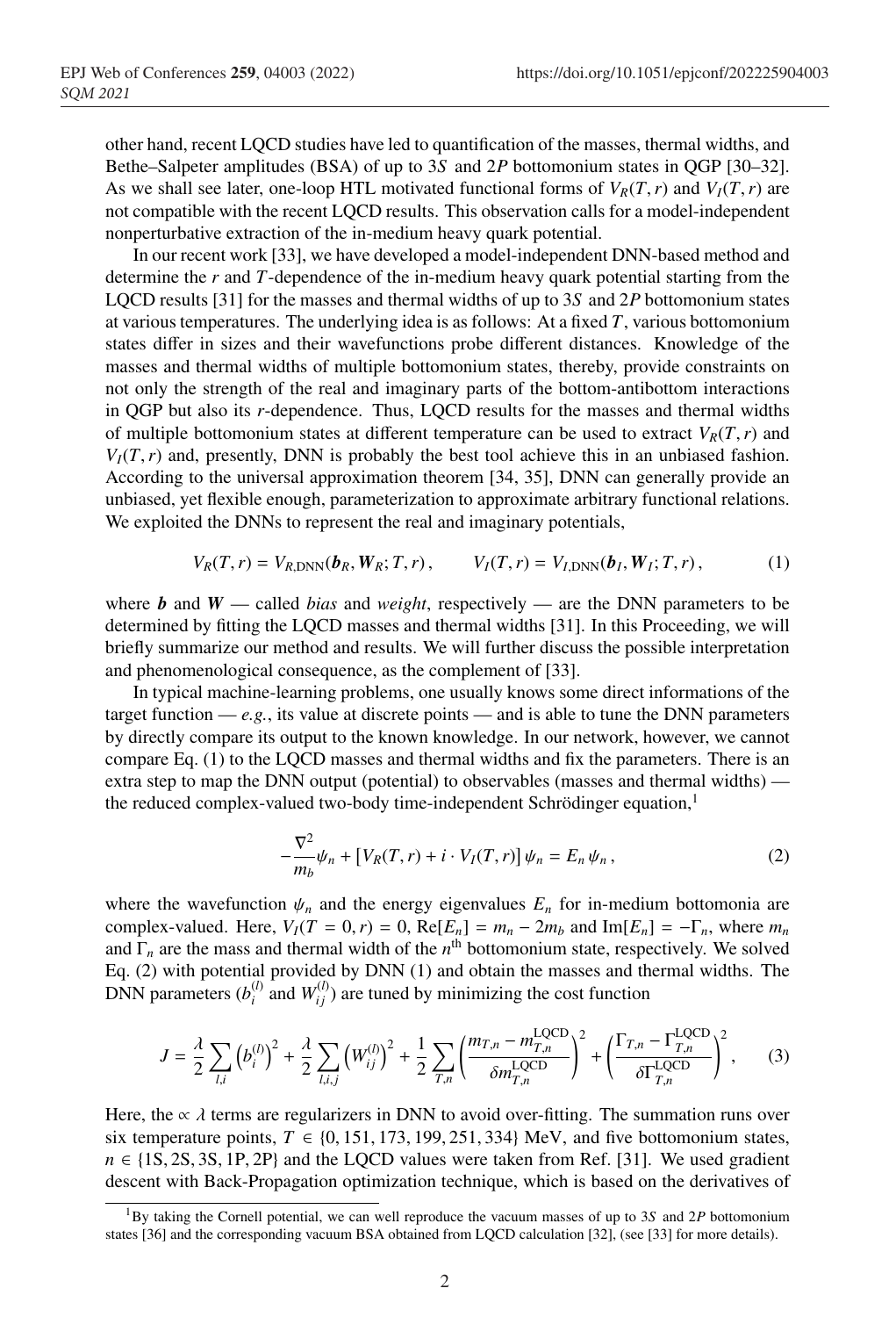

Figure 1. Flow chart of the potential reconstruction scheme — using generalized back-propagation to optimize parameters in the deep neural networks coupled with a Schrödinger equation.

the cost function with respect to the network parameters. We overcame the challenge of gradients evaluation of such implicit functions through perturbative solution of the Schrödinger equation with respect to small change of  $V(T, r)$ . Moreover, we invoked Bayesian inference for uncertainty quantification, whereby the posterior distribution of the network parameters was evaluated. In Fig. 1 we show the flow chart of our methodology of the potential reconstruction with DNNs coupled to a Schrödinger equation. To the best of our knowledge, the current method is developed for the first time here. More details on the method is provided in [33], along with a closure test to justify our methodology and assess its reliability.

*Results and Discussions —* We begin with pointing out the inadequacy of weak-coupling motivated functional form of the potential to consistently describe the LQCD masses and thermal widths. We chose the functional form proposed in Ref. [37], which incorporates one-loop HTL based functional forms of  $V_I$  and of color-electric screening, in addition to a vacuum potential satisfying Gauss's law. Taking this functional form for the potential, we fix  $\alpha$ ,  $\sigma$ , and *B* by their vacuum values, and tune  $\mu$ <sub>*D*</sub> at different temperatures to fit the finitetemperature bottomonia masses and widths. As shown by the open squares in Fig. 2, one-loop HTL motivated functional form of  $V_I$  and color-electric screening in  $V_R$  fail to simultaneously reproduce the LQCD results for the mass shifts and the thermal widths of bottomonium. Even if allowing an extra magnification factor for  $V_I$ , one would still miss the state-dependence of the thermal width (see open diamonds which take magnification factor to be four). The failure of the only known analytic form to describe the LQCD results necessitates a modelindependent extraction of  $V(T, r)$  using an adequate unbiased parameterization. We devised



Figure 2. In-medium mass shifts (left) and the thermal widths (right) of different bottomonium states obtained from fits to LQCD results [31] (lines and shaded bands) using HTL functional forms [37] (open symbols) and DNN based optimization (filled circle). The points are shifted horizontally for better visualization. Υ(1*S* ),  $\chi_{b_0}(1P)$ ,  $\Upsilon(2S)$ ,  $\chi_{b_0}(2P)$  and Υ(3*S* ) states are represented by red, orange, green, blue, and purple symbols, respectively.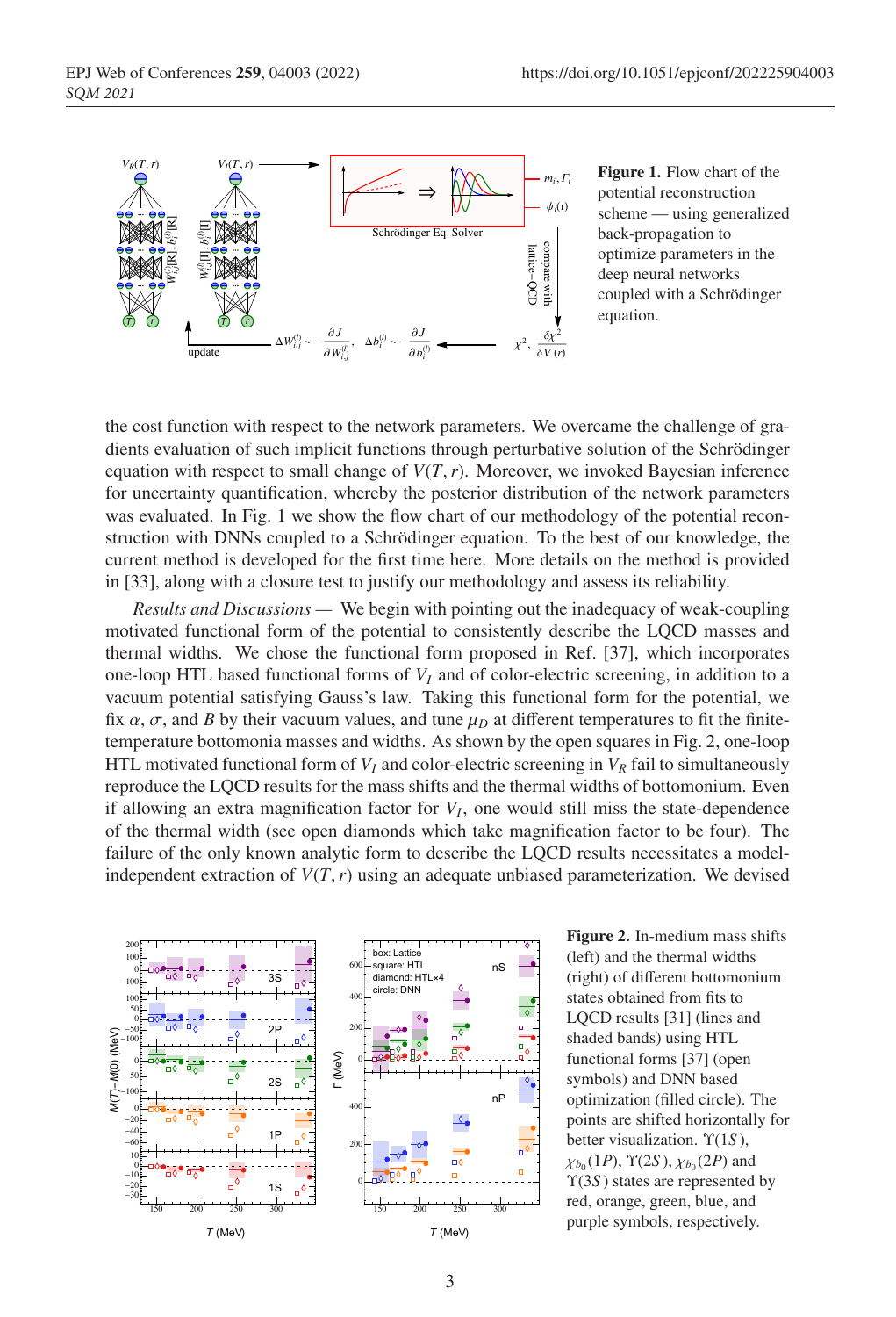the above outlined method by coupling Schrödinger equation with DNNs and achieved good agreement with the LQCD results [31] (see solid symbols in Fig. 2).

The *T*- and *r*-dependence of the extracted real and imaginary potentials are shown in Fig. 3. We see signs that with increasing temperature  $V_R(T, r)$  becomes flatter at large *r*, as expected from color screening effect. However, the temperature dependence of  $V_R(T, r)$  is very mild between  $T \approx 150 - 330$  MeV, and closely approximating its vacuum counterpart. In the same temperature range, we observed that  $V_I(T, r)$  monotonically increases both with temperature and distance. Whereas  $V_I$  varies a lot as temperature changes, the scaled imaginary potential,  $V_I/T$  as function of  $r \times T$ , is insensitive to the change of temperature, (see Right panel of Fig. 3).



Figure 3. The DNN reconstructed real (Left) and imaginary (Middle) parts of the heavy quark potential at temperatures  $T = 151$ (purple), 173(blue), 199(green), 251(orange), and 334 MeV(red). The uncertainty bands represent the  $68\%(1\sigma)$  confident region. Right panel is the same as Middle, but for *x*- and y-axis scaled by temperature *T*.

The heavy quark potential obtained here is based on LQCD calculations of bottomonium state using 2+1 flavor dynamical gauge field background with nearly physical values of up, down, and strange quark masses. Whereas the extant LQCD calculations of  $V_R$  and  $V_I$  are for infinitely heavy static quarks and mostly in pure SU(3) gauge theory without dynamical quarks [26–29]. Direct quantitative comparison, thus, is difficult. However, our results for the heavy quark potential is qualitatively different from the weak-coupling motivated extractions of the static quark potentials  $[26-29]$ . Unlike the previous studies, the  $V_R$  obtained in this work show very little signs of color-electric Debye screening for  $r \leq 1$  fm for the entire temperature range  $T \in [0, 334]$  MeV. The  $V_I$  here is much larger in magnitude and increases more rapidly both with *T* and *r* than the one-loop HTL motivated extractions. On the other hand, it is reassuring that the preliminary results on the static quark potential from very recent LQCD calculations and without using the one-loop HTL motivated forms are quite similar to the potential obtained here [38, 39].

Based on our results, one might speculate that, for phenomenologically relevant temperatures  $T \leq 330$  MeV, bottomonia are approximately vacuum-like excitation but very short lifetime that are inversely proportional to their large thermal widths. This is different from the conventional picture of the bottomonium in-medium behavior. In the traditional picture, both the finite temperature free-energy and interaction potential becomes flat at large distance. As the temperature increases, the platform decreases in height, thus the binding energy of the boundstate decreases, while its average size increase. At a certain temperature,  $T_m$ , the binding energy approaches to zero, and the average size diverges [18, 19, 40].  $T_m$  is referred to as the melting temperature, above which a boundstate no longer exists. Similar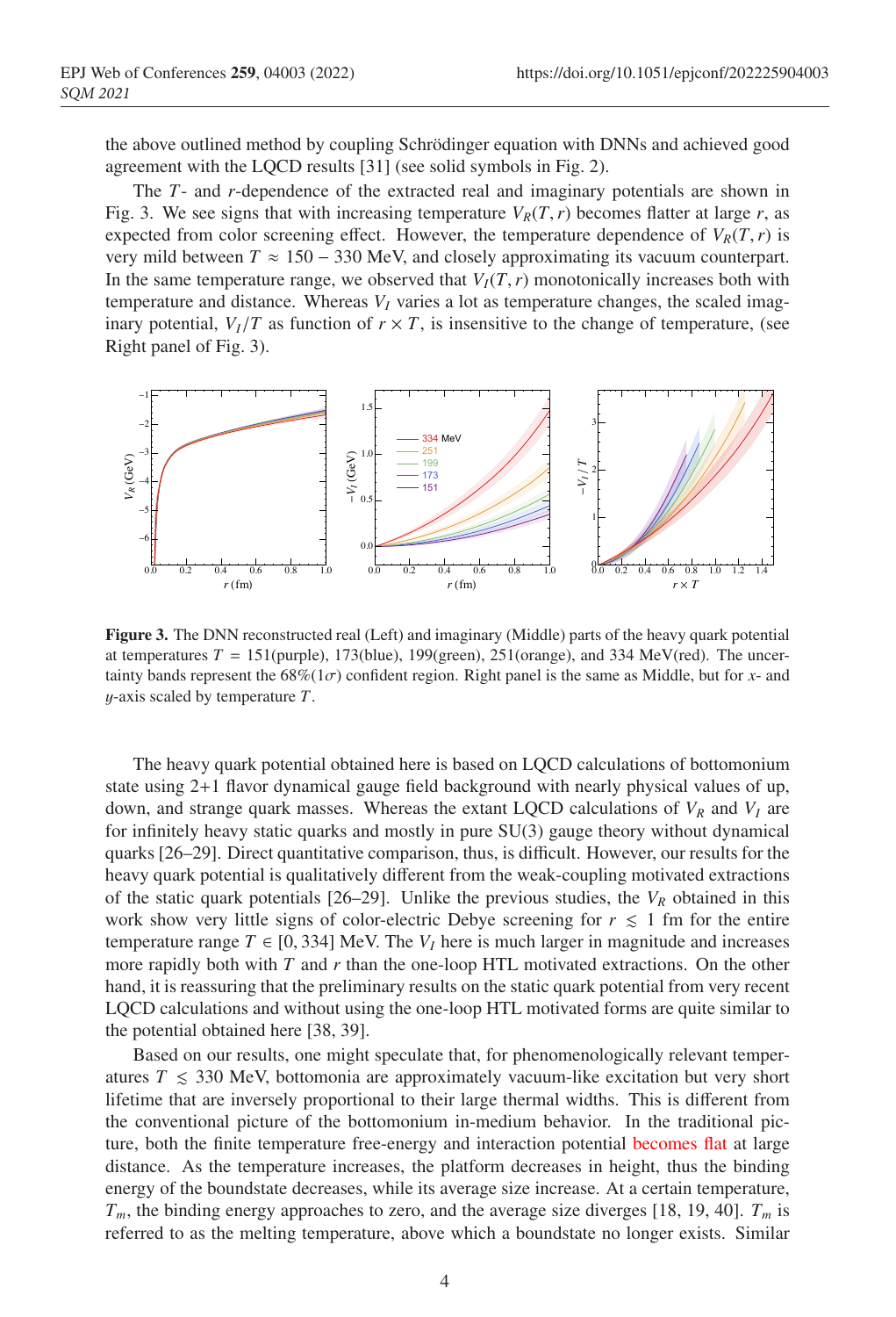behaviors are observed for potentials with non-vanishing imaginary part [22, 23, 37, 41, 42]. According to the recent lattice QCD calculation for static quark potential [37], the Υ(3S) state melts at  $T \sim 0.2$  GeV, while  $\Upsilon(2S)$  disappears at  $T \ge 0.35$  GeV. In our new picture, on the contrary, all the five bottomonium states can survive up to  $T = 334$  MeV, and their masses are insensitive to the temperature. On the other hand, the imaginary potential induced thermal widths, which characterize the dynamical dissociation and increase with temperature, are significantly larger than previous results [37]. The inverse of thermal width can be interpreted as lifetime of state at finite temperature. For instance, at  $T = 334$  MeV, we find Γ(1S) ∼ 0.15 GeV, Γ(2S) ∼ 0.3 GeV, and Γ(3S) ∼ 0.6 GeV, correspond to lifetime 1.3 fm, 0.7 fm, and 0.3 fm, respectively. In such a new continuous dissociation picture, the enhancement of the thermal width compensates the vanishing of the melting effect in the thermal dissociation.

This is important for studying the Quarkonium dynamics in the rapidly expanding QGP in heavy ion collisions. The suppression of the Quarkonia production rate in relativistic heavyion collisions is caused by both the color-screening melting and the dynamical dissociation, the new picture suggests a reduction of the former and an enlargement of the latter. Noting that such two effects exhibit different temperature dependencies, phenomenological consequence might be expected in the experimental measurements of azimuthal angle distribution of the production rate, especially for the excitations.

*Conclusion —* In this work, a bias-free in-medium heavy quark potential with DNN representation is determined from the recently obtained LQCD results [31] for the masses and thermal widths of up to 3*S* and 2*P* bottomonium states in QGP. By coupling Schrödinger equation to DNN, we introduced a novel method for unbiased extractions of the real and imaginary parts of the heavy quark potential, and invoked Bayesian inference to quantify the potential uncertainties in a non-local fashion. We obtained model-independent results for *V<sub>R</sub>*(*T*,*r*) and *V<sub>I</sub>*(*T*,*r*) for  $r \le 1$  fm and  $T \le 330$  MeV. The *V<sub>R</sub>*(*T*,*r*) has very mild *T* dependence and closely resembles the vacuum potential. On the other hand,  $V_I(T, r)$  is large and rises rapidly with *T* and *r*. These results are qualitatively different from the static quark potential obtained using one-loop HTL perturbative calculations. It would be very interesting to see the phenomenological consequences [13] of this heavy quark potential, model-independently extracted from the non-perturbative LQCD calculations.

The authors thank Min He, Matthew Heffernan, Rasmus Larsen, Simon Mak, Peter Petreczky, Ralf Rapp, Alexander Rothkopf, and Nan Su for many insightful discussions. This material is based upon work supported by: (i) The NSFC under grant Nos. 11890712 and 12075129 and Guangdong Major Project of Basic and Applied Basic Research No. 2020B0301030008 (J.Z. and P.Z.); (ii) The Natural Sciences and Engineering Research Council of Canada (S.S.); (iii) The Fonds de recherche du Québec - Nature et technologies (FRQNT) through the Programmede Bourses d'Excellencepour Étudiants Étrangers (PBEEE) scholarship (S.S.); (iv) The BMBF funding under the ErUM-Data project and the AI grant at FIAS of SAMSON AG, Frankfurt (K.Z.); (v) The GPU Grant of the NVIDIA Corporation (K.Z.); (vi) The U.S. Department of Energy, Office of Science, Office of Nuclear Physics through the Contract No. DE-SC0012704 (S.M.); (vii) The U.S. Department of Energy, Office of Science, Office of Nuclear Physics and Office of Advanced Scientific Computing Research, within the framework of Scientific Discovery through Advance Computing (SciDAC) award Computing the Properties of Matter with Leadership Computing Resources (S.M.).